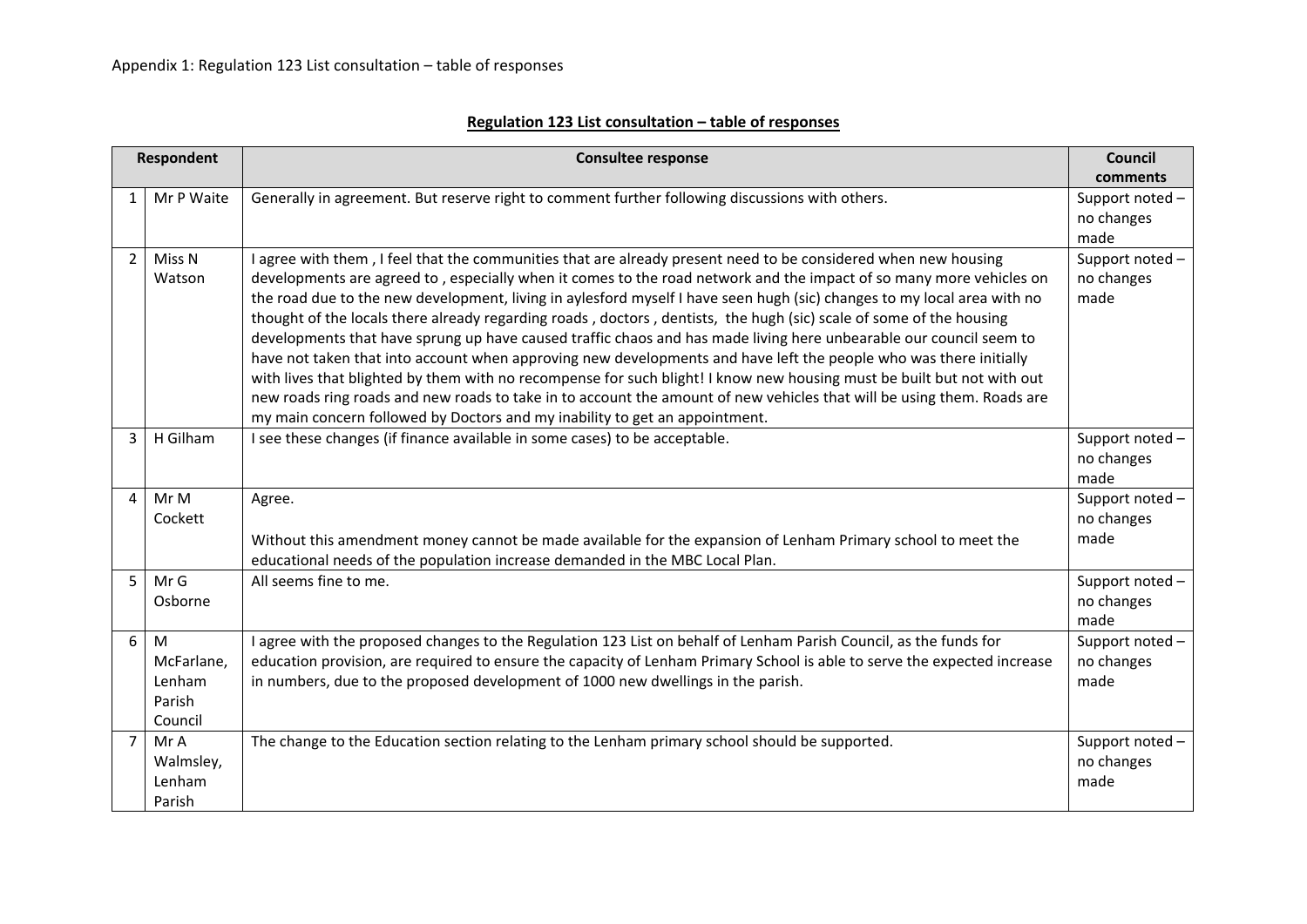|    | <b>Respondent</b>                   | <b>Consultee response</b>                                                                                              | Council          |
|----|-------------------------------------|------------------------------------------------------------------------------------------------------------------------|------------------|
|    |                                     |                                                                                                                        | comments         |
|    | Planning                            | From the viewpoint of the additional housing in the Lenham broad location this is an infrastructure necessity the      |                  |
|    | Chairman                            | Lenham and Harrietsham Primary Schools are already nearly full. They both require to be doubled in size to even        |                  |
|    |                                     | begin to cope with the projected future child population.                                                              |                  |
| 8  | Mr P Culver                         | I totally agree with the changes to the list, with so many houses being built in the lenham parish and for cohesion of | Support noted-   |
|    |                                     | school and expansion to the existing school is the correct option.                                                     | no changes       |
|    |                                     |                                                                                                                        | made             |
| 9  | Miss K                              | I agree with the proposed addition expansion of Lenham Primary School due to the number of new houses planned for      | Support noted-   |
|    | Shircore                            | this area.                                                                                                             | no changes       |
|    |                                     |                                                                                                                        | made             |
| 10 | Mr R                                | Add into the CIL funded Headings:                                                                                      | Comments on      |
|    | Sinclair                            |                                                                                                                        | Highways and     |
|    |                                     | <b>Highways and Transportation</b>                                                                                     | transportation,  |
|    |                                     |                                                                                                                        | health provision |
|    |                                     | Improve Parking at Stations - Particularly @ Bearsted                                                                  | and Social and   |
|    |                                     | Move the bus station to Maidstone East and Incorporate it into the MBC /KCC scheme.                                    | community        |
|    |                                     | MBC's Integrated Transport Strategy 2011-2031 identified that "The town's rail stations and bus station are not        | infrastructure   |
|    |                                     | generally well connected to each other, making for a poor interchange experience."                                     | are noted.       |
|    |                                     |                                                                                                                        | However, they    |
|    |                                     | <b>Health Provision</b>                                                                                                | are outside the  |
|    |                                     |                                                                                                                        | remit of this    |
|    |                                     | Set up a proper air quality monitoring system based on sensors that are linked to an air quality app.                  | consultation     |
|    | Regular reporting to the Community. | exercise as the                                                                                                        |                  |
|    |                                     |                                                                                                                        | Council only     |
|    |                                     |                                                                                                                        | sought           |
|    |                                     | <b>Social and Community Infrastructure</b>                                                                             | comments on      |
|    |                                     | EV - power points, understand and plane for more than one car parking space per household.                             | the proposed     |
|    |                                     | https://assets.publishing.service.gov.uk/government/uploads/system/uploads/attachment_data/file/818810/electric-       | minor            |
|    |                                     | vehicle-charging-in-residential-and-non-residential-buildings.pdf                                                      | amendments.      |
|    |                                     | Safe and secure play areas.                                                                                            |                  |
|    |                                     | Installation of broadband connections via cable for phones and TV.                                                     | As such, no      |
|    |                                     | Support for 5G Connections - Bigger and taller mobile phone masts could be built without councils' permission          | changes made.    |
|    |                                     | across the countryside, under a proposed overhaul of planning rules in England.                                        |                  |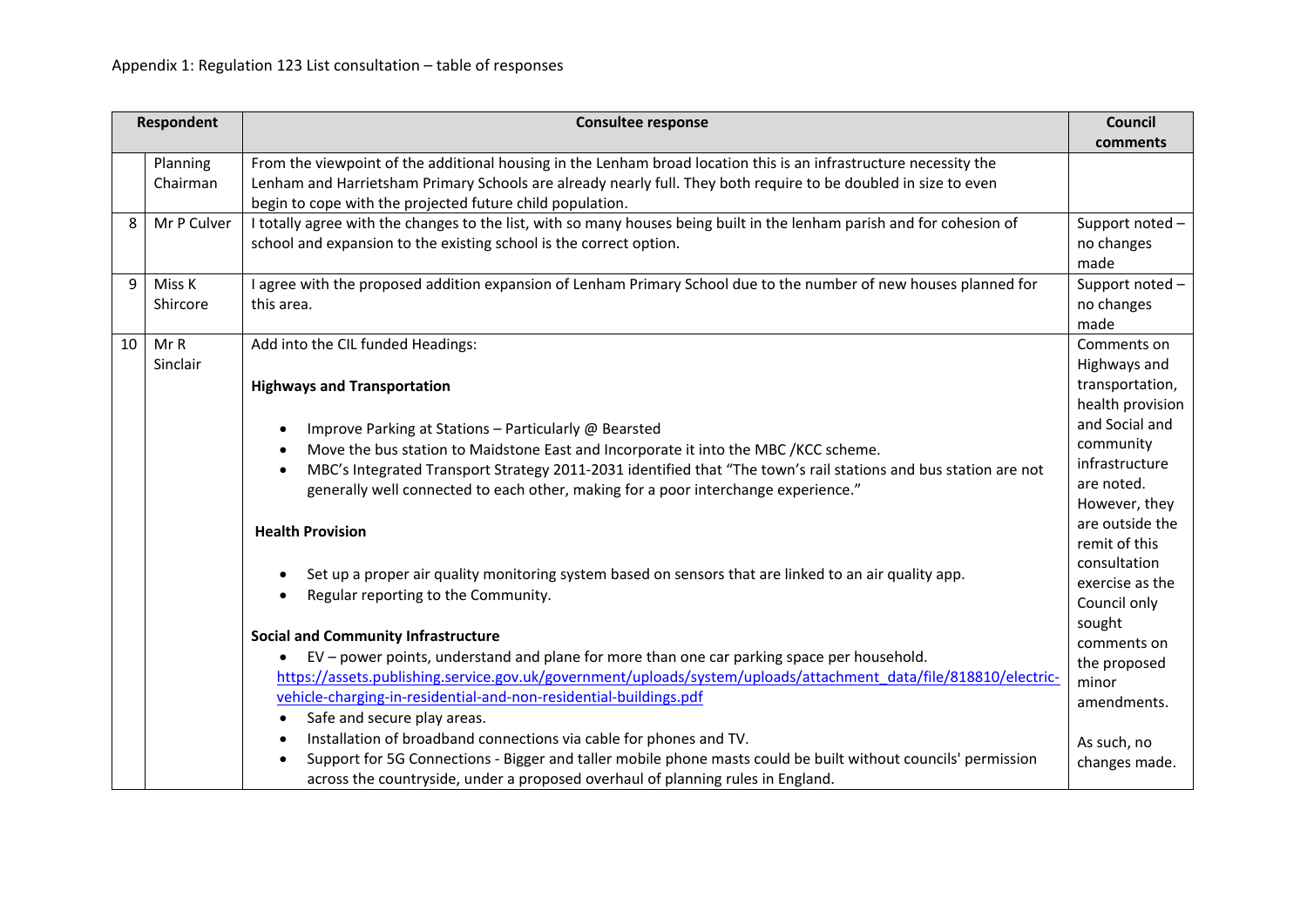|    | <b>Respondent</b>                                     | <b>Consultee response</b>                                                                                                                                                                                                                                                                                                                                                                                                                                                                                                                                                                                                                                                                                                                                                                                                                                                                   | <b>Council</b><br>comments            |
|----|-------------------------------------------------------|---------------------------------------------------------------------------------------------------------------------------------------------------------------------------------------------------------------------------------------------------------------------------------------------------------------------------------------------------------------------------------------------------------------------------------------------------------------------------------------------------------------------------------------------------------------------------------------------------------------------------------------------------------------------------------------------------------------------------------------------------------------------------------------------------------------------------------------------------------------------------------------------|---------------------------------------|
| 11 | Mrs F<br>Kenward,<br>Ulcombe<br>Parish<br>Council     | Ulcombe Parish Council agree with the changes to the CIL Regulation 123 List.<br>With the large increase in housing numbers it is vital that adequate funding is in place to provide high quality education<br>for the children of Lenham.                                                                                                                                                                                                                                                                                                                                                                                                                                                                                                                                                                                                                                                  | Support noted -<br>no changes<br>made |
| 12 | Mrs J Sams                                            | We agree with the comments of Lenham Parish Council regarding the 1 form entry of Lenham Primary School being<br>included in the 123 list.<br>Lenham is facing a huge increase in housing and the funding for the school expansion must be allocated to satisfy the<br>educational need.                                                                                                                                                                                                                                                                                                                                                                                                                                                                                                                                                                                                    | Support noted-<br>no changes<br>made  |
| 13 | Mrs J<br>Burnett,<br>East Sutton<br>Parish<br>Council | East Sutton Parish Council agrees with the proposed changes. Lenham is seeing a significant amount of new housing and<br>require the monies from developers to ensure their education provision is kept in line.                                                                                                                                                                                                                                                                                                                                                                                                                                                                                                                                                                                                                                                                            | Support noted-<br>no changes<br>made  |
| 14 | Cllr <sub>S</sub><br>Prendergast                      | I am writing in my capacity as the local Member representing Lenham at the education authority - Kent County Council. I<br>am in agreement with the proposed changes to the Regulation 123 List for the following reasons:<br>1) The amendments would be in line with government guidance issued in April this year which recommends that for two<br>tier areas where education and planning responsibilities are not held within the same local authority, that S106 may be<br>the most effective mechanism for securing developer contributions.<br>2) Would give much needed certainty to this essential education provision within the Lenham Broad Location - identified<br>as critical in the Maidstone Infrastructure Delivery under Policy EDR6.<br>3) Would bring it in line with Broad Location at Invicta Barracks.<br>Shellina Prendergast<br>KCC Member - Maidstone Rural East | Support noted -<br>no changes<br>made |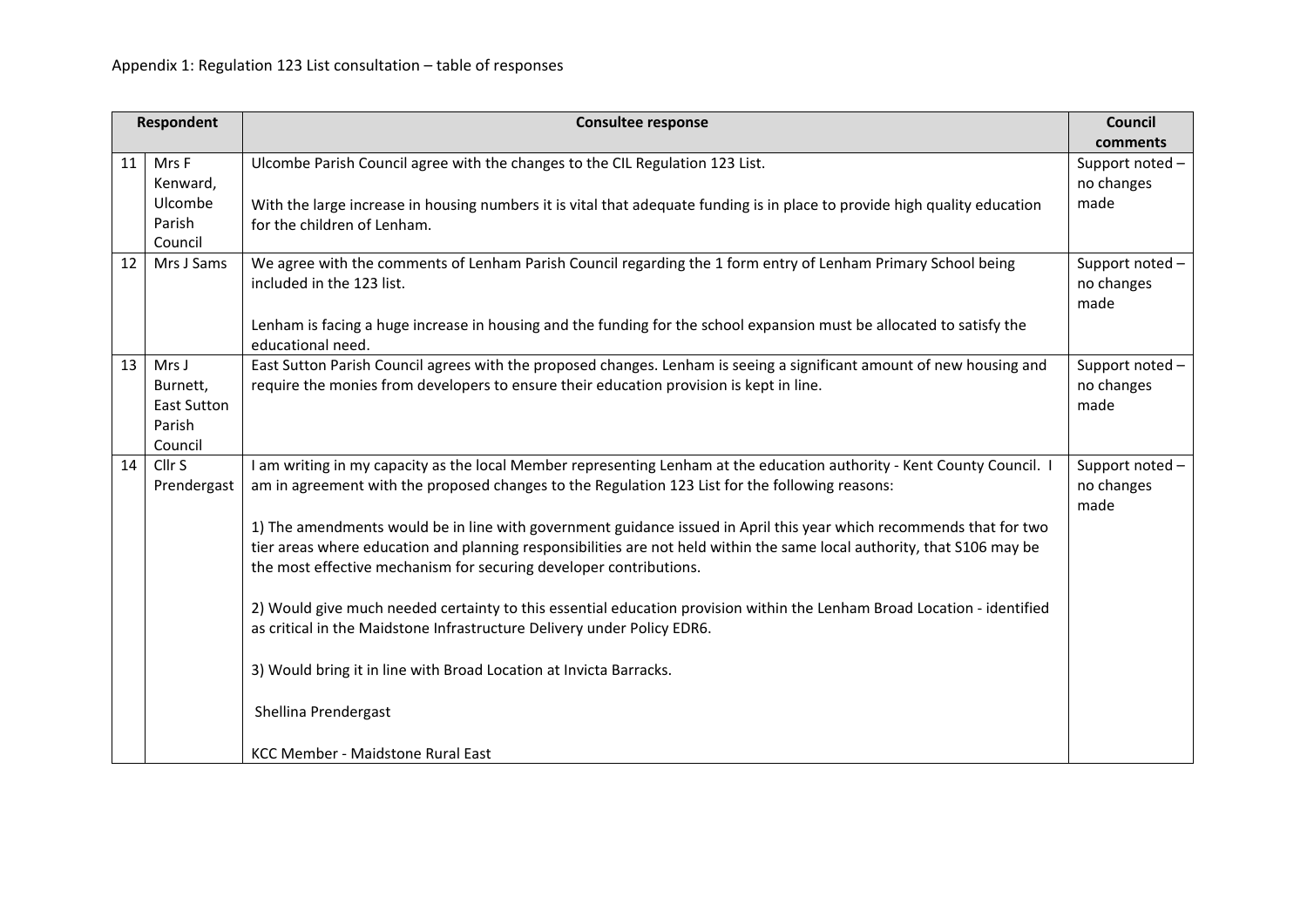| <b>Respondent</b> |                  | <b>Consultee response</b>                                                                                                                                                                                                                    | Council                           |
|-------------------|------------------|----------------------------------------------------------------------------------------------------------------------------------------------------------------------------------------------------------------------------------------------|-----------------------------------|
|                   |                  |                                                                                                                                                                                                                                              | comments                          |
| 15                | Mr G             | Sport England is the Government agency responsible for delivering the Government's sporting objectives. Maximising the                                                                                                                       | Comments on                       |
|                   | Parsons,         | investment into sport and recreation through the land use planning system is one of our priorities. You will also be aware                                                                                                                   | green and blue<br>infrastructure, |
|                   | Sport<br>England | that Sport England is a statutory consultee on planning applications affecting playing fields.                                                                                                                                               | and the lack of                   |
|                   |                  | The purpose of Reg 123 list is to set out what infrastructure will be funded by new development under CIL and is to avoid                                                                                                                    | reference to                      |
|                   |                  | duplicate payments by development for the same items of infrastructure, once through S106 and once through CIL. This is                                                                                                                      | indoor sports                     |
|                   |                  | referred to as 'double dipping' on the planning portal.                                                                                                                                                                                      | are noted.                        |
|                   |                  |                                                                                                                                                                                                                                              | However, they                     |
|                   |                  | We note the inclusion of 'green and blue infrastructure' on the Reg 123 List. Sport England agree that around 500+ homes                                                                                                                     | are outside the                   |
|                   |                  | should provide an area of open space/playing fields for sport or a pitch hub on-site and should be secured by s106 rather                                                                                                                    | remit of this                     |
|                   |                  | than CIL.                                                                                                                                                                                                                                    | consultation                      |
|                   |                  |                                                                                                                                                                                                                                              | exercise as the                   |
|                   |                  | The Reg 123 list appears to omit 'indoor sport' such as sports halls, swimming pools and even artificial grass pitches. This                                                                                                                 | Council only                      |
|                   |                  | is a major concern of Sport England. CIL is probably the best vehicle to deliver such large infrastructure projects including                                                                                                                | sought                            |
|                   |                  | modernising existing facilities.                                                                                                                                                                                                             | comments on                       |
|                   |                  |                                                                                                                                                                                                                                              | the proposed                      |
|                   |                  | We also recommend that the Reg 123 List needs to be clear on what it will seek and what it won't seek. Being silent e.g.                                                                                                                     | minor                             |
|                   |                  | 'indoor sport', is not very helpful.                                                                                                                                                                                                         | amendments.                       |
|                   |                  |                                                                                                                                                                                                                                              |                                   |
|                   |                  |                                                                                                                                                                                                                                              | As such, no                       |
|                   |                  |                                                                                                                                                                                                                                              | changes made.                     |
| 16                | Mr M             | I'm writing to you on behalf of my client Countryside Properties Ltd to make a representation on the current consultation                                                                                                                    | Noted. No                         |
|                   | Woodhead,        | on the CIL Regulation 123 list. The proposed changes include adding "1FE expansion of Lenham Primary School for broad                                                                                                                        | changes made.                     |
|                   | Countryside      | location H2 (3), Lenham, Maidstone".                                                                                                                                                                                                         |                                   |
|                   | Properties       |                                                                                                                                                                                                                                              |                                   |
|                   |                  | Countryside Properties remain neutral to this inclusion on the basis that the Council are satisfied that this does not                                                                                                                       |                                   |
|                   |                  | amount to double counting. If primary school contributions in Lenham were not considered to be part of the original CIL                                                                                                                      |                                   |
| 17                |                  | calculation, then the inclusion now as a separate Section 106 item is not objected to.                                                                                                                                                       |                                   |
|                   | Mrs B            | The County Council notes that the substantive change relates to the education provision, which now includes the one<br>form entry expansion of Lenham Primary as an 'exclusion' - to be funded instead via Section 106 contributions, rather | Support noted.<br>No changes      |
|                   | Cooper,<br>Kent  | than via future receipts from CIL. As Local Education Authority, the County Council is supportive of this proposed                                                                                                                           | made.                             |
|                   |                  |                                                                                                                                                                                                                                              |                                   |